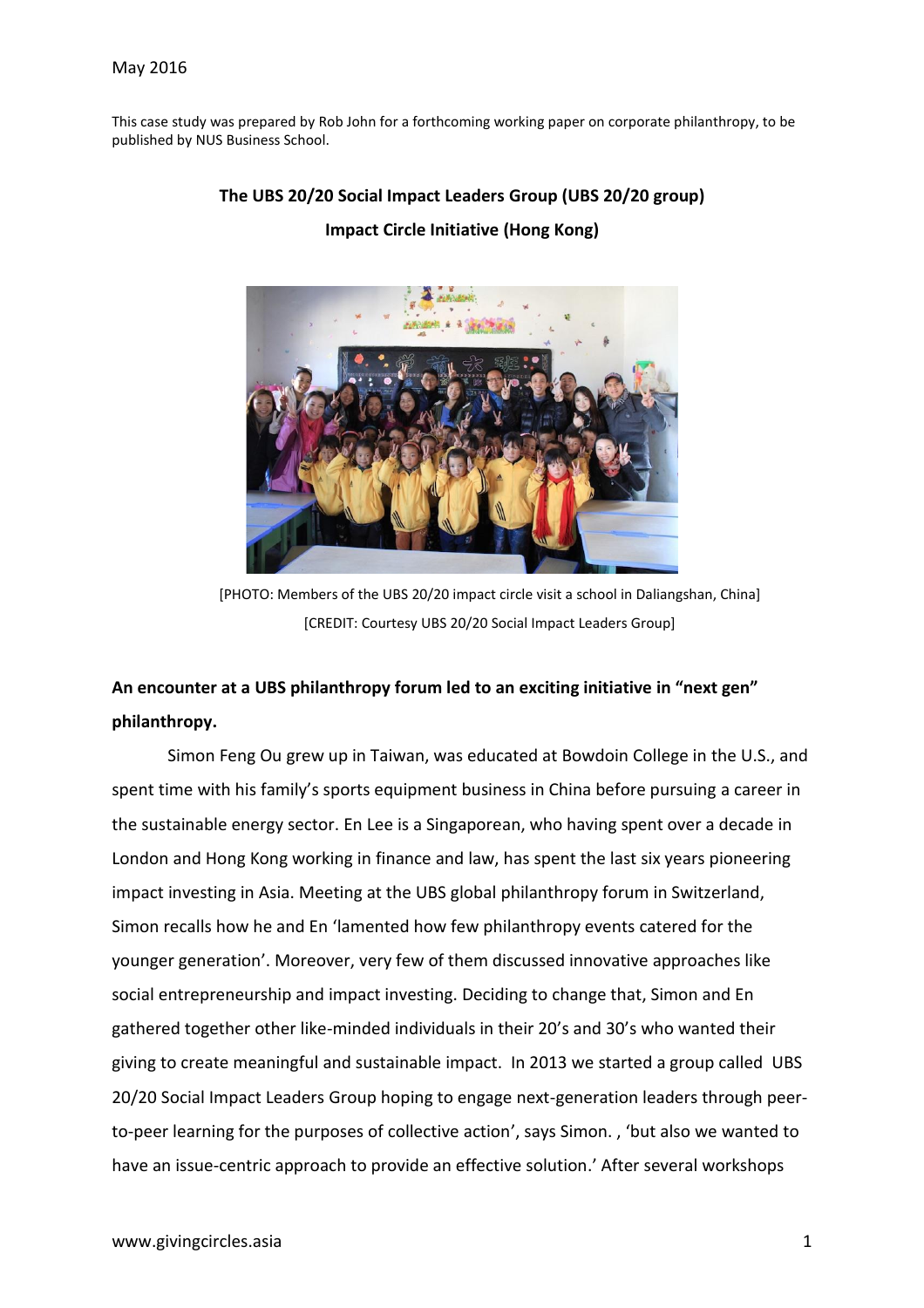together, Christina Tung, Head of philanthropy for UBS in Asia Pacific, suggested the group form a giving circle in partnership with UBS Optimus Foundation (an independent grantmaking foundation set up by the bank in 1999 with a focus on child well-being).

The wider purpose of the UBS 20/20 group is to support and incubate at least 20 new "social impact leaders" in Asia by 2020, empowered by expertise, resources and networks, to create positive, sustainable social impact through action. The giving circle is the group's first collective action. The group's twenty or so members, mostly in Hong Kong, Taiwan, Singapore and China, pooled their funds together and commit to attend at least three of the four physical meetings held each year.

## **The First Project: Sichuan, China**

For an international group of busy individuals in mid-career, the relationship with UBS Optimus Foundation has proven invaluable in providing focus and structure. 'The Foundation has expertise in early childhood development, so working with their advice we narrowed down to a shortlist of three non-profit projects we might support in that field, finally choosing a grassroots organisation in Daliangshan (大凉山), a mountainous area in Sichuan Province, China', says Simon. As this was our first Impact Circle project, we decided to start with a philanthropic grant but be proactively involved and seek accountability in outcomes. The UBS Optimus Foundation also helped the group by holding workshops on project design, grant management and impact assessment, and has matched project funds raised by the UBS 20/20 group members. The project aims to provide early childhood development to the Yi ethnic minority community in the Daliangshan through a "publicprivate philanthropy partnership" involving local government and grassroots organisations with academic and international partners.

### **Learning Together**

A site visit to Daliangshan was organised in late 2014 giving the group an authentic on-the-ground experience and understanding for what the project aims to achieve. Group members originally intended to be actively engaged as the project progressed, but Simon admits, 'it has been difficult to coordinate all the different parties, so we rely more on UBS Optimus Foundation providing us with project updates during our quarterly meetings.' Despite the logistical challenges, Simon feels it has been a more positive insightful experience than just passive giving alone: 'Although it's been time consuming and harder than we originally anticipated, it's been more fun and collaborative, and has given us a